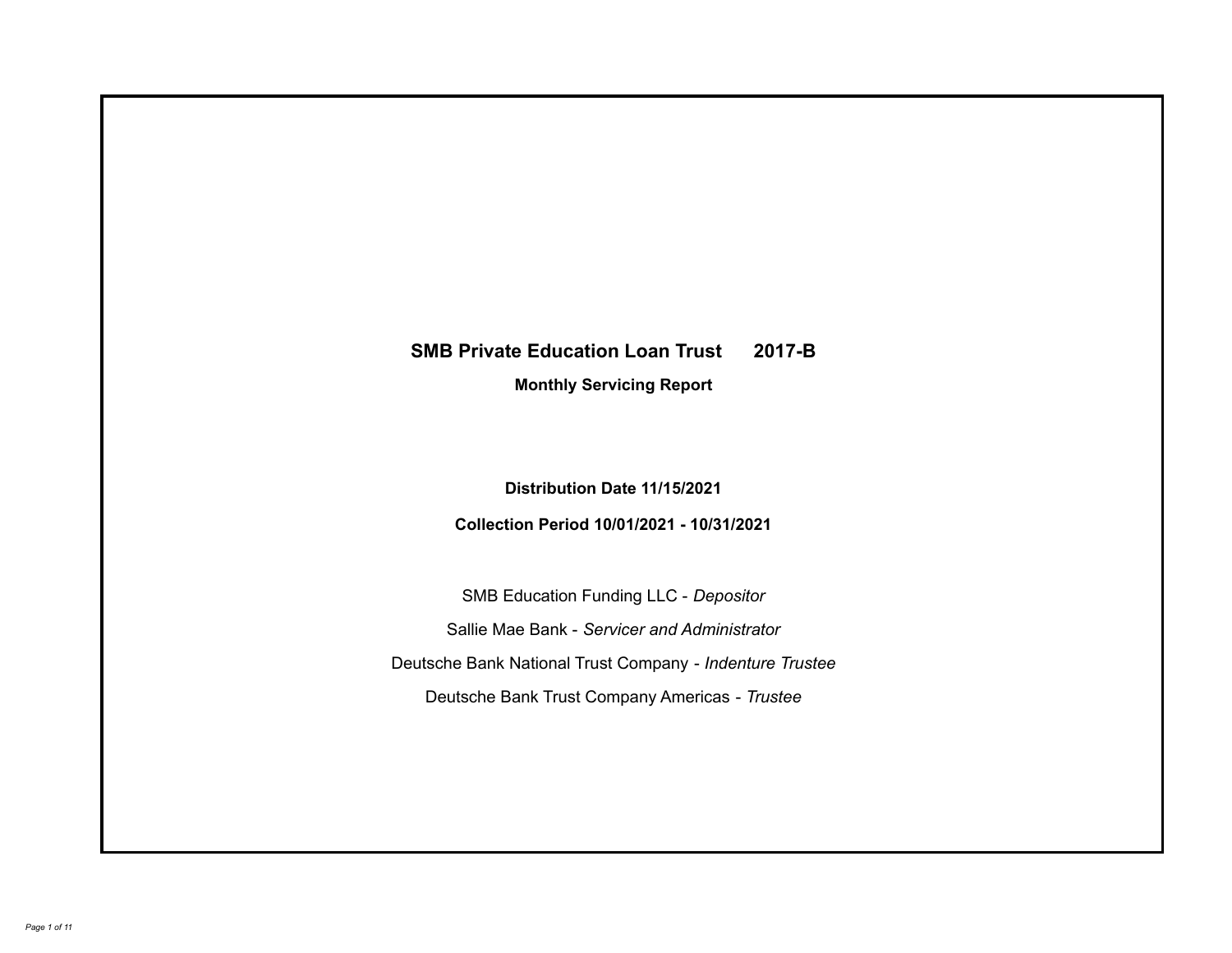A

| A | <b>Student Loan Portfolio Characteristics</b>                  | <b>Settlement Date</b><br>11/08/2017 | 09/30/2021       | 10/31/2021            |
|---|----------------------------------------------------------------|--------------------------------------|------------------|-----------------------|
|   | <b>Principal Balance</b>                                       | \$701,477,893.40                     | \$364,618,879.16 | \$357,722,809.02      |
|   | Interest to be Capitalized Balance                             | 46,726,543.99                        | 17,206,324.64    | 16,054,639.37         |
|   | Pool Balance                                                   | \$748,204,437.39                     | \$381,825,203.80 | \$373,777,448.39      |
|   |                                                                |                                      |                  |                       |
|   | Weighted Average Coupon (WAC)                                  | 8.86%                                | 7.86%            | 7.86%                 |
|   | Weighted Average Remaining Term                                | 135.09                               | 127.41           | 127.14                |
|   | Number of Loans                                                | 66,252<br>63,554                     | 35,024<br>33,766 | 34,353<br>33,128      |
|   | Number of Borrowers                                            |                                      | 0.510322025      |                       |
|   | Pool Factor<br>Since Issued Total Constant Prepayment Rate (1) |                                      | 11.56%           | 0.499565934<br>11.62% |
| B | <b>Debt Securities</b><br><b>Cusip/Isin</b>                    | 10/15/2021                           |                  | 11/15/2021            |
|   | A <sub>2</sub> A<br>83189DAB6                                  | \$145,576,020.58                     |                  | \$141,801,623.29      |
|   | A <sub>2</sub> B<br>83189DAC4                                  | \$71,701,622.08                      |                  | \$69,842,590.58       |
|   | В<br>83189DAD2                                                 | \$50,000,000.00                      |                  | \$50,000,000.00       |
| C | <b>Certificates</b><br><b>Cusip/Isin</b>                       | 10/15/2021                           |                  | 11/15/2021            |
|   |                                                                |                                      |                  |                       |
|   | 83189D100<br>Residual                                          | \$100,000.00                         |                  | \$100,000.00          |
|   |                                                                |                                      |                  |                       |
| D | <b>Account Balances</b>                                        | 10/15/2021                           |                  | 11/15/2021            |
|   | Reserve Account Balance                                        | \$1,891,480.00                       |                  | \$1,891,480.00        |
|   |                                                                |                                      |                  |                       |
| E | <b>Asset / Liability</b>                                       | 10/15/2021                           |                  | 11/15/2021            |
|   | Overcollateralization Percentage                               | 30.00%                               |                  | 30.00%                |
|   | Specified Overcollateralization Amount                         | \$114,547,561.14                     |                  | \$112,133,234.52      |

(1) For additional information, see 'Since Issued CPR Methodology' found in section VIII of this report .

Actual Overcollateralization Amount \$114,547,561.14

\$112,133,234.52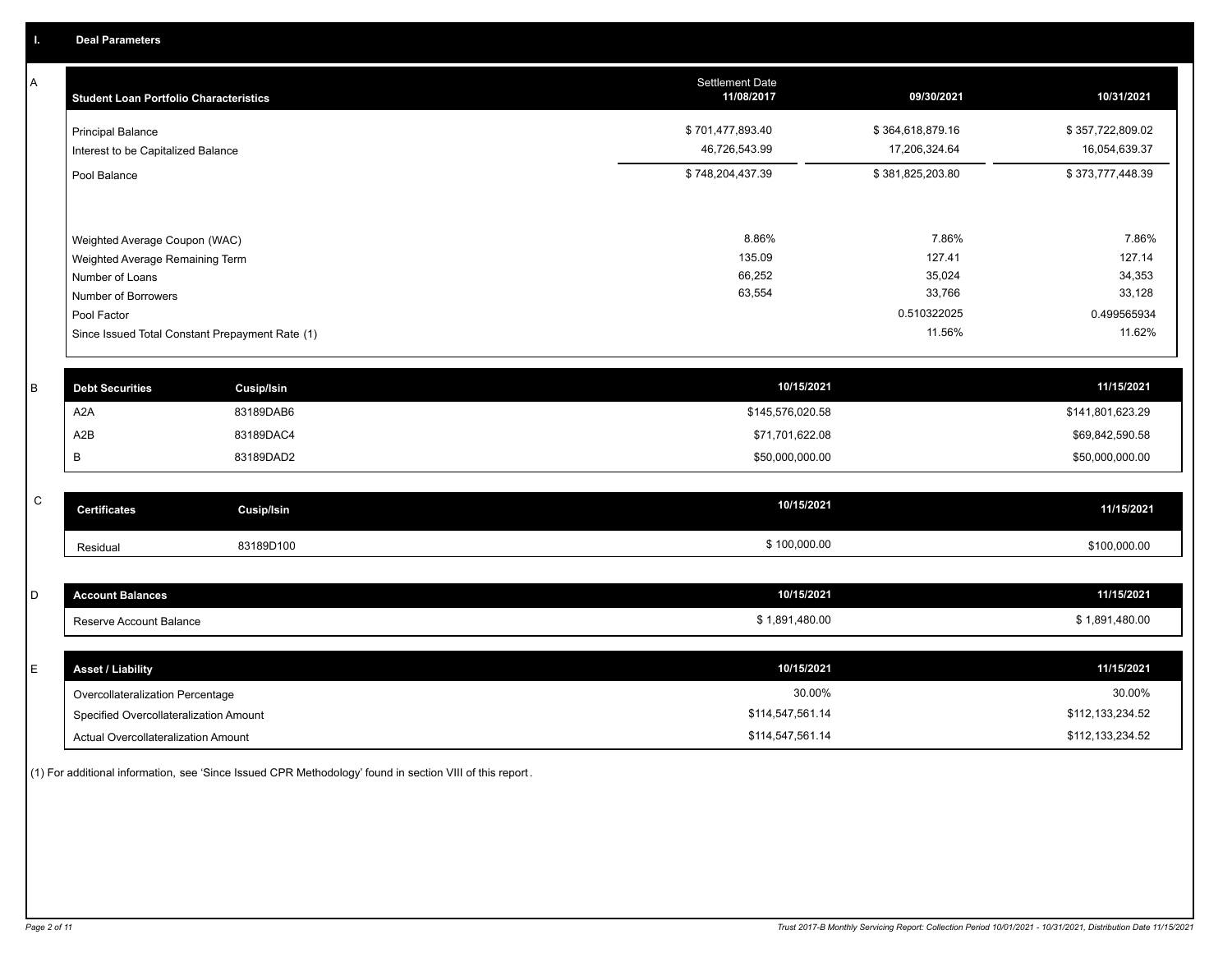## **II. 2017-B Trust Activity 10/01/2021 through 10/31/2021**

## **Total Principal Receipts \$ 7,340,363.57**  Other Principal Deposits 146,192.50 Servicer Principal Reimbursement 0.00 Seller Principal Reimbursement 0.00 Borrower Principal 7,194,171.07 A **Student Loan Principal Receipts**

## B **Student Loan Interest Receipts**

| <b>Total Interest Receipts</b>  | \$2,034,976.97 |
|---------------------------------|----------------|
| Other Interest Deposits         | 13,284.16      |
| Servicer Interest Reimbursement | 0.00           |
| Seller Interest Reimbursement   | 0.00           |
| Borrower Interest               | 2,021,692.81   |

| C       | <b>Recoveries on Realized Losses</b>                             | \$79,276.74    |
|---------|------------------------------------------------------------------|----------------|
| D       | <b>Investment Income</b>                                         | \$226.86       |
| Е       | <b>Funds Borrowed from Next Collection Period</b>                | \$0.00         |
| F       | <b>Funds Repaid from Prior Collection Period</b>                 | \$0.00         |
| G       | Loan Sale or Purchase Proceeds                                   | \$0.00         |
| Н       | Initial Deposits to Distribution Account                         | \$0.00         |
|         | <b>Excess Transferred from Other Accounts</b>                    | \$0.00         |
| J       | <b>Borrower Benefit Reimbursements</b>                           | \$0.00         |
| K       | <b>Other Deposits</b>                                            | \$0.00         |
| ┗       | <b>Other Fees Collected</b>                                      | \$0.00         |
| M       | <b>AVAILABLE FUNDS</b>                                           | \$9,454,844.14 |
| N       | Non-Cash Principal Activity During Collection Period             | \$444,293.43   |
| $\circ$ | Aggregate Purchased Amounts by the Depositor, Servicer or Seller | \$159,476.66   |
| P       | Aggregate Loan Substitutions                                     | \$0.00         |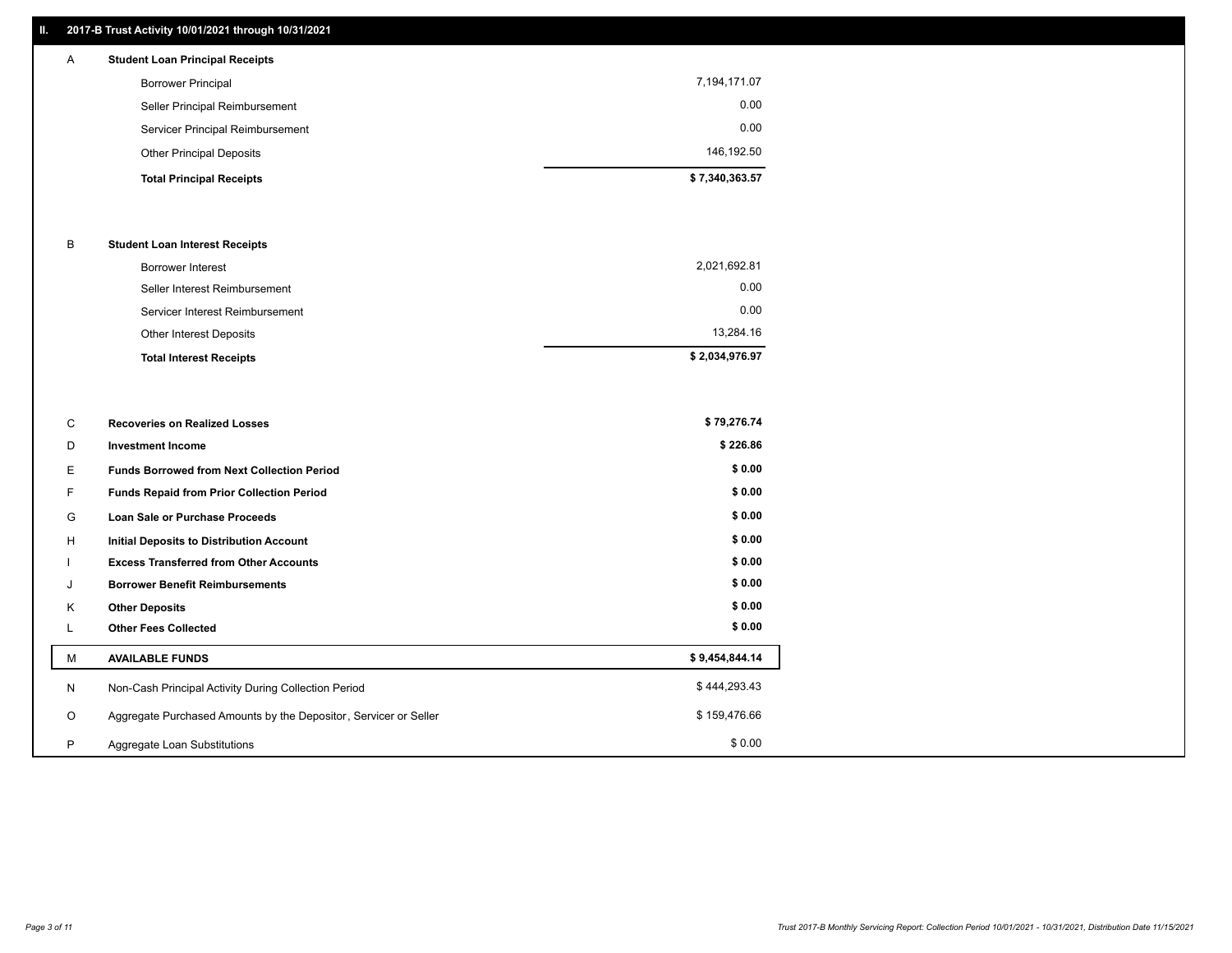|                   |                       |                          | <b>Loans by Repayment Status</b> |                                                           |                |                            |                          |         |                                                           |                |                            |  |
|-------------------|-----------------------|--------------------------|----------------------------------|-----------------------------------------------------------|----------------|----------------------------|--------------------------|---------|-----------------------------------------------------------|----------------|----------------------------|--|
|                   |                       |                          | 10/31/2021                       |                                                           |                |                            | 09/30/2021               |         |                                                           |                |                            |  |
|                   |                       | <b>Wtd Avg</b><br>Coupon | # Loans                          | Principal and<br><b>Interest Accrued</b><br>to Capitalize | % of Principal | % of Loans in<br>Repay (1) | <b>Wtd Avg</b><br>Coupon | # Loans | Principal and<br><b>Interest Accrued</b><br>to Capitalize | % of Principal | % of Loans in<br>Repay (1) |  |
| INTERIM:          | IN SCHOOL             | 8.88%                    | 918                              | \$14,161,027.83                                           | 3.789%         | $-$ %                      | 8.86%                    | 1,080   | \$16,490,909.74                                           | 4.319%         | $-$ %                      |  |
|                   | GRACE                 | 8.95%                    | 675                              | \$9,953,727.96                                            | 2.663%         | $-$ %                      | 8.92%                    | 704     | \$10,598,938.26                                           | 2.776%         | $-$ %                      |  |
|                   | <b>DEFERMENT</b>      | 8.63%                    | 2,653                            | \$34,208,705.20                                           | 9.152%         | $-$ %                      | 8.62%                    | 2,674   | \$34,447,955.82                                           | 9.022%         | $-$ %                      |  |
| <b>REPAYMENT:</b> | <b>CURRENT</b>        | 7.69%                    | 28,766                           | \$296,659,566.72                                          | 79.368%        | 94.042%                    | 7.67%                    | 29,046  | \$299,173,417.53                                          | 78.354%        | 93.408%                    |  |
|                   | 30-59 DAYS DELINQUENT | 8.20%                    | 442                              | \$6,025,684.10                                            | 1.612%         | 1.910%                     | 8.22%                    | 437     | \$6,317,973.29                                            | 1.655%         | 1.973%                     |  |
|                   | 60-89 DAYS DELINQUENT | 7.76%                    | 197                              | \$3,221,507.02                                            | 0.862%         | 1.021%                     | 7.87%                    | 189     | \$2,668,002.12                                            | 0.699%         | 0.833%                     |  |
|                   | 90+ DAYS DELINQUENT   | 7.86%                    | 123                              | \$1,838,572.78                                            | 0.492%         | 0.583%                     | 8.02%                    | 139     | \$2,142,071.94                                            | 0.561%         | 0.669%                     |  |
|                   | FORBEARANCE           | 7.75%                    | 579                              | \$7,708,656.78                                            | 2.062%         | 2.444%                     | 8.10%                    | 755     | \$9,985,935.10                                            | 2.615%         | 3.118%                     |  |
| <b>TOTAL</b>      |                       |                          | 34,353                           | \$373,777,448.39                                          | 100.00%        | 100.00%                    |                          | 35,024  | \$381,825,203.80                                          | 100.00%        | 100.00%                    |  |

Percentages may not total 100% due to rounding \*

1 Loans classified in "Repayment" include any loan for which interim interest only, \$25 fixed payments or full principal and interest payments are due.

| <b>Loans by Borrower Status</b> |                                                                                                                                                                              |                          |         |                                                           |                |                                |                          |         |                                                                  |                |                                |
|---------------------------------|------------------------------------------------------------------------------------------------------------------------------------------------------------------------------|--------------------------|---------|-----------------------------------------------------------|----------------|--------------------------------|--------------------------|---------|------------------------------------------------------------------|----------------|--------------------------------|
|                                 |                                                                                                                                                                              |                          |         | 10/31/2021                                                |                |                                | 09/30/2021               |         |                                                                  |                |                                |
|                                 |                                                                                                                                                                              | <b>Wtd Avg</b><br>Coupon | # Loans | Principal and<br><b>Interest Accrued</b><br>to Capitalize | % of Principal | % of Loans in<br>P&I Repay (2) | <b>Wtd Avg</b><br>Coupon | # Loans | <b>Principal and</b><br><b>Interest Accrued</b><br>to Capitalize | % of Principal | % of Loans in<br>P&I Repay (2) |
| INTERIM:                        | IN SCHOOL                                                                                                                                                                    | 8.47%                    | 1,719   | \$25,270,455.60                                           | 6.761%         | $-$ %                          | 8.45%                    | 2,006   | \$29,184,726.88                                                  | 7.643%         | $-$ %                          |
|                                 | <b>GRACE</b>                                                                                                                                                                 | 8.50%                    | 1,227   | \$18,299,524.94                                           | 4.896%         | $-$ %                          | 8.47%                    | 1,303   | \$19,530,221.95                                                  | 5.115%         | $-$ %                          |
|                                 | <b>DEFERMENT</b>                                                                                                                                                             | 8.28%                    | 4,740   | \$58,394,463.21                                           | 15.623%        | $-$ %                          | 8.28%                    | 4,732   | \$58,280,677.08                                                  | 15.264%        | $-$ %                          |
| P&I REPAYMENT:                  | <b>CURRENT</b>                                                                                                                                                               | 7.66%                    | 25,351  | \$253,365,895.12                                          | 67.785%        | 93.213%                        | 7.63%                    | 25,486  | \$253,942,836.04                                                 | 66.508%        | 92.400%                        |
|                                 | 30-59 DAYS DELINQUENT                                                                                                                                                        | 8.22%                    | 425     | \$5,769,996.78                                            | 1.544%         | 2.123%                         | 8.21%                    | 420     | \$6,150,726.14                                                   | 1.611%         | 2.238%                         |
|                                 | 60-89 DAYS DELINQUENT                                                                                                                                                        | 7.77%                    | 192     | \$3,170,893.16                                            | 0.848%         | 1.167%                         | 7.87%                    | 186     | \$2,631,579.26                                                   | 0.689%         | 0.958%                         |
|                                 | 90+ DAYS DELINQUENT                                                                                                                                                          | 7.84%                    | 120     | \$1,797,562.80                                            | 0.481%         | 0.661%                         | 8.01%                    | 136     | \$2,118,501.35                                                   | 0.555%         | 0.771%                         |
|                                 | <b>FORBEARANCE</b>                                                                                                                                                           | 7.75%                    | 579     | \$7,708,656.78                                            | 2.062%         | 2.836%                         | 8.10%                    | 755     | \$9,985,935.10                                                   | 2.615%         | 3.634%                         |
| <b>TOTAL</b><br>$\star$<br>2    | Percentages may not total 100% due to rounding<br>Loans classified in "P&I Repayment" includes only those loans for which scheduled principal and interest payments are due. |                          | 34,353  | \$373,777,448.39                                          | 100.00%        | 100.00%                        |                          | 35,024  | \$381,825,203.80                                                 | 100.00%        | 100.00%                        |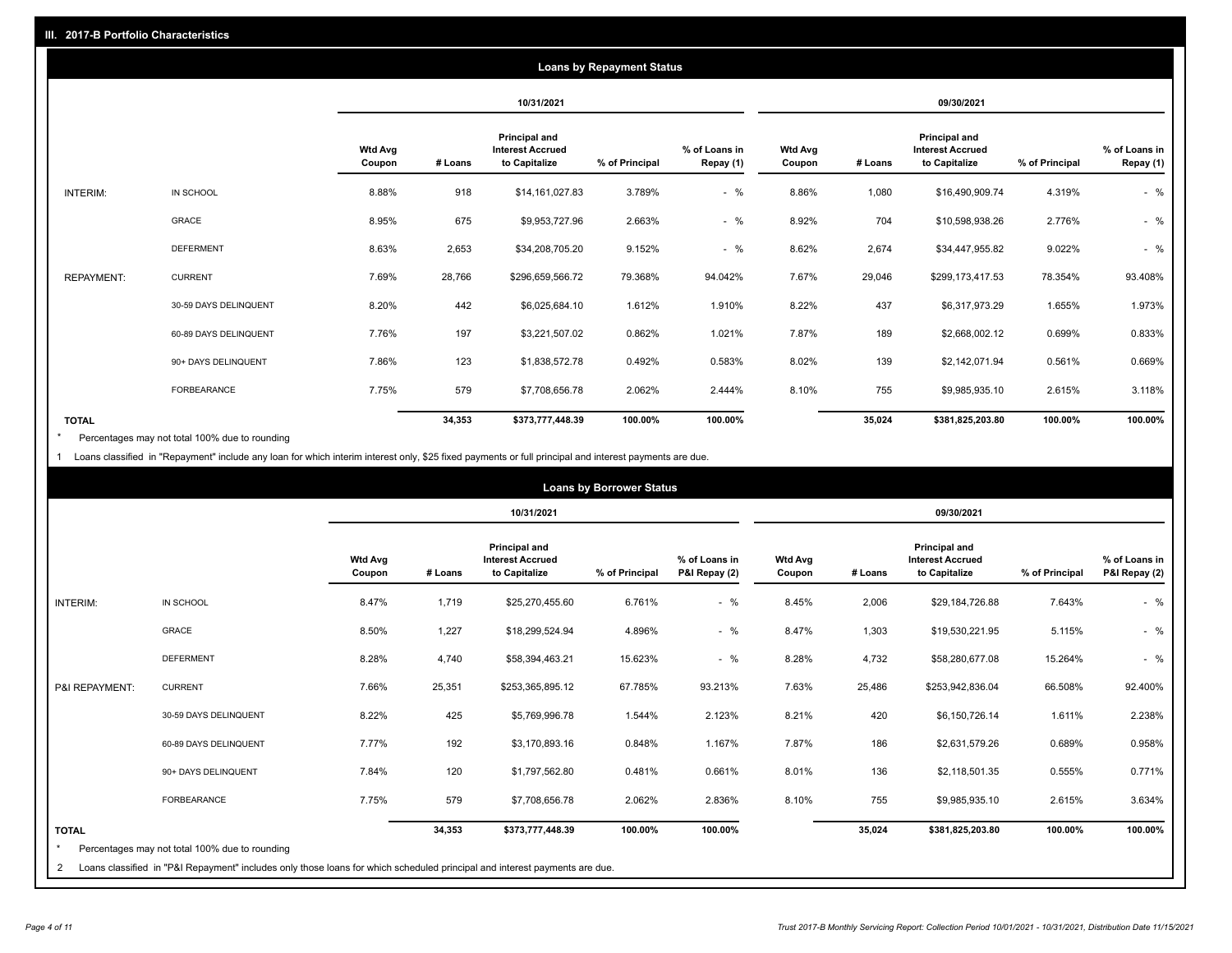|                                                                                        | 10/31/2021       | 9/30/2021        |
|----------------------------------------------------------------------------------------|------------------|------------------|
| Pool Balance                                                                           | \$373,777,448.39 | \$381,825,203.80 |
| Total # Loans                                                                          | 34,353           | 35,024           |
| Total # Borrowers                                                                      | 33,128           | 33,766           |
| Weighted Average Coupon                                                                | 7.86%            | 7.86%            |
| Weighted Average Remaining Term                                                        | 127.14           | 127.41           |
| Percent of Pool - Cosigned                                                             | 92.8%            | 92.7%            |
| Percent of Pool - Non Cosigned                                                         | 7.2%             | 7.3%             |
| Borrower Interest Accrued for Period                                                   | \$2,395,367.19   | \$2,365,319.88   |
| <b>Outstanding Borrower Interest Accrued</b>                                           | \$19,488,496.00  | \$20,471,155.50  |
| Gross Principal Realized Loss - Periodic *                                             | \$837,587.50     | \$595,590.63     |
| Gross Principal Realized Loss - Cumulative *                                           | \$22,490,972.16  | \$21,653,384.66  |
| Recoveries on Realized Losses - Periodic                                               | \$79,276.74      | \$53,019.83      |
| Recoveries on Realized Losses - Cumulative                                             | \$2,712,541.67   | \$2,633,264.93   |
| Net Losses - Periodic                                                                  | \$758,310.76     | \$542,570.80     |
| Net Losses - Cumulative                                                                | \$19,778,430.49  | \$19,020,119.73  |
| Non-Cash Principal Activity - Capitalized Interest                                     | \$1,288,586.68   | \$394,455.92     |
| Since Issued Total Constant Prepayment Rate (CPR) (1)                                  | 11.62%           | 11.56%           |
| <b>Loan Substitutions</b>                                                              | \$0.00           | \$0.00           |
| <b>Cumulative Loan Substitutions</b>                                                   | \$0.00           | \$0.00           |
| <b>Unpaid Servicing Fees</b>                                                           | \$0.00           | \$0.00           |
| <b>Unpaid Administration Fees</b>                                                      | \$0.00           | \$0.00           |
| <b>Unpaid Carryover Servicing Fees</b>                                                 | \$0.00           | \$0.00           |
| Note Interest Shortfall                                                                | \$0.00           | \$0.00           |
| Loans in Modification                                                                  | \$27,483,626.69  | \$27,900,040.47  |
| % of Loans in Modification as a % of Loans in Repayment (P&I)                          | 10.41%           | 10.54%           |
| % Annualized Gross Principal Realized Loss - Periodic as a %                           |                  |                  |
| of Loans in Repayment (P&I) * 12                                                       | 3.81%            | 2.70%            |
| % Gross Principal Realized Loss - Cumulative as a % of<br><b>Original Pool Balance</b> | 3.01%            | 2.89%            |

\* In accordance with the Servicer's current policies and procedures, after September 1, 2017 loans subject to bankruptcy claims generally will not be reported as a charged- off unless and until they are delinquent for 120

(1) For additional information, see 'Since Issued CPR Methodology' found in section VIII of this report .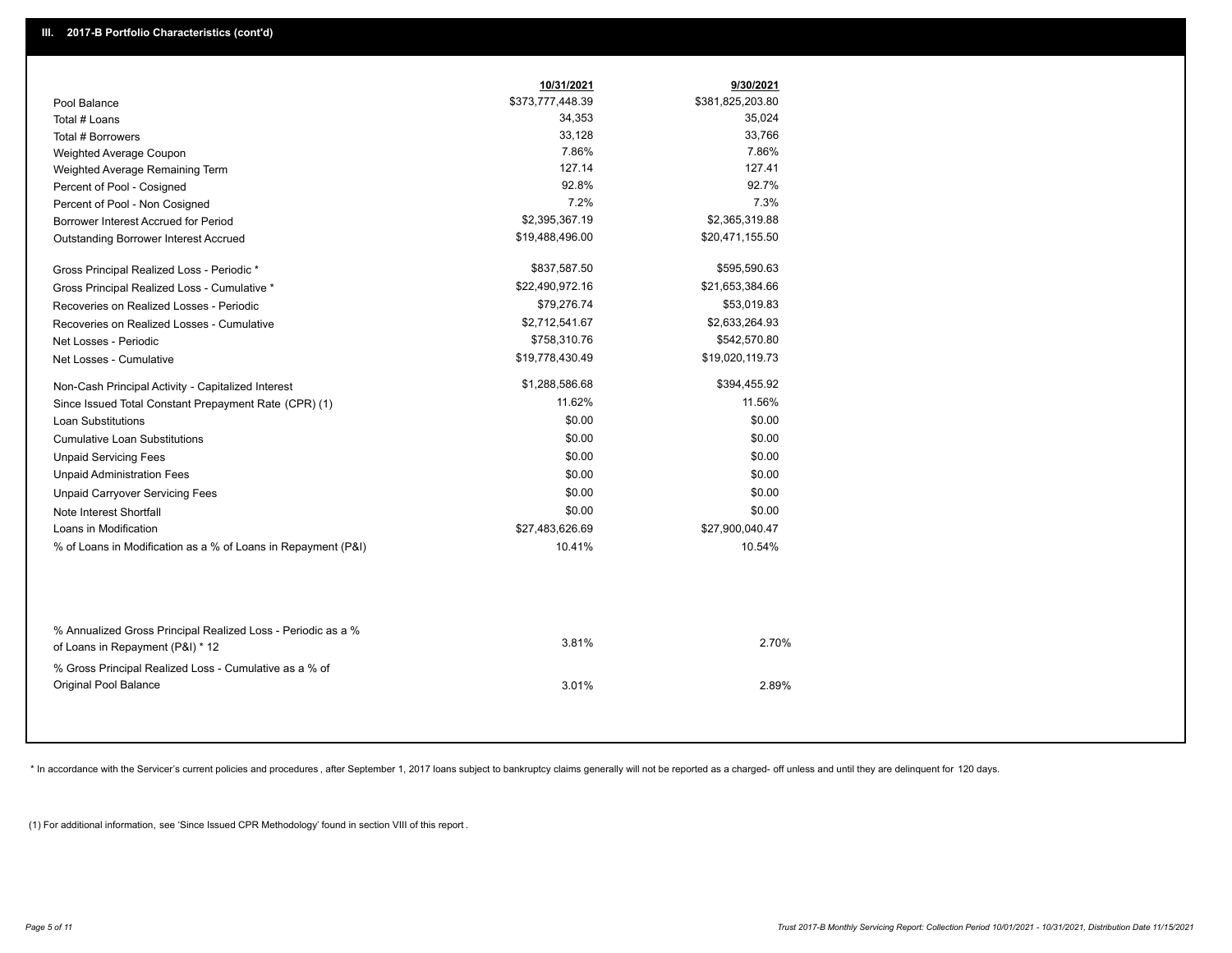#### **Loan Program**  A

|                                    | Weighted<br>Average | # LOANS | <b>\$ AMOUNT</b> | $%$ *    |
|------------------------------------|---------------------|---------|------------------|----------|
| - Smart Option Interest-Only Loans | 6.85%               | 7,426   | \$56,062,138.77  | 14.999%  |
| - Smart Option Fixed Pay Loans     | 7.85%               | 8,332   | \$110,527,845.43 | 29.570%  |
| - Smart Option Deferred Loans      | 8.15%               | 18,595  | \$207,187,464.19 | 55.431%  |
| - Other Loan Programs              | $0.00\%$            | 0       | \$0.00           | 0.000%   |
| <b>Total</b>                       | 7.86%               | 34,353  | \$373,777,448.39 | 100.000% |

\* Percentages may not total 100% due to rounding

B

C

**Index Type**

|                       | Weighted<br>Average | # LOANS | <b>\$ AMOUNT</b> | $%$ *     |
|-----------------------|---------------------|---------|------------------|-----------|
| - Fixed Rate Loans    | 8.16%               | 7,416   | \$92,039,127.63  | 24.624%   |
| - LIBOR Indexed Loans | 7.77%               | 26,937  | \$281,738,320.76 | 75.376%   |
| - Other Index Rates   | $0.00\%$            | 0       | \$0.00           | $0.000\%$ |
| <b>Total</b>          | 7.86%               | 34,353  | \$373,777,448.39 | 100.000%  |

\* Percentages may not total 100% due to rounding

## **Weighted Average Recent FICO**

| # LOANS | <b>\$ AMOUNT</b> | $\frac{9}{6}$ * |
|---------|------------------|-----------------|
| 1,974   | \$22,667,519.45  | 6.064%          |
| 2,092   | \$22,432,127.29  | 6.001%          |
| 3,565   | \$40,655,852.40  | 10.877%         |
| 7,205   | \$81,789,953.74  | 21.882%         |
| 19,517  | \$206,231,995.51 | 55.175%         |
| 0       | \$0.00           | 0.000%          |
| 34,353  | \$373,777,448.39 | 100.000%        |
|         |                  |                 |
|         |                  |                 |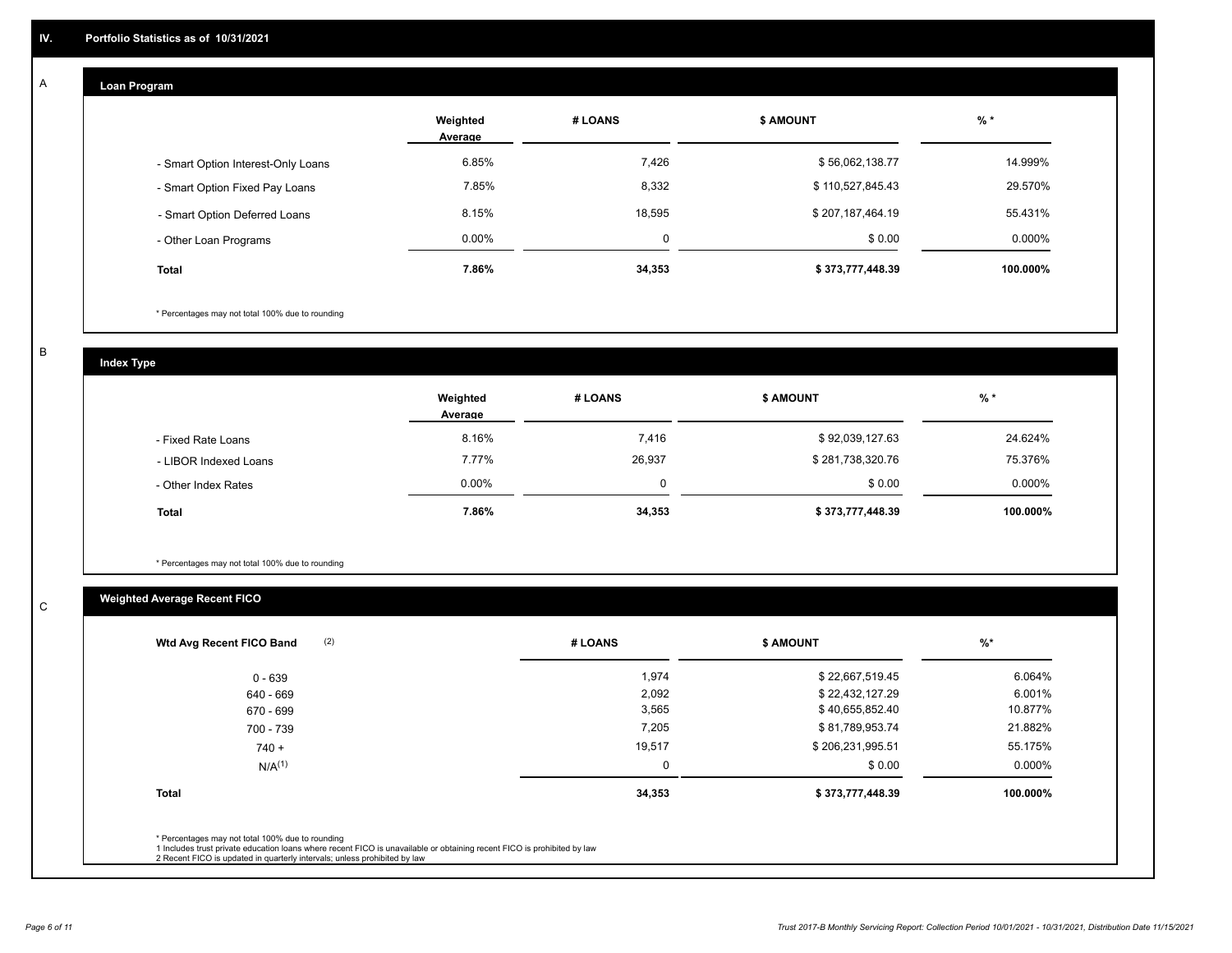| ۷. | 2017-B Reserve Account, Principal Distribution, and R-2 Certificate Calculations                                                                                                                                          |                  |  |
|----|---------------------------------------------------------------------------------------------------------------------------------------------------------------------------------------------------------------------------|------------------|--|
| А. | <b>Reserve Account</b>                                                                                                                                                                                                    |                  |  |
|    | Specified Reserve Account Balance                                                                                                                                                                                         | \$1,891,480.00   |  |
|    | Actual Reserve Account Balance                                                                                                                                                                                            | \$1,891,480.00   |  |
| В. | <b>Principal Distribution Amount</b>                                                                                                                                                                                      |                  |  |
|    | Class A Notes Outstanding<br>i.                                                                                                                                                                                           | \$217,277,642.66 |  |
|    | Pool Balance<br>ii.                                                                                                                                                                                                       | \$373,777,448.39 |  |
|    | First Priority Principal Distribution Amount (i - ii)<br>iii.                                                                                                                                                             | \$0.00           |  |
|    | Class A and B Notes Outstanding<br>iv.                                                                                                                                                                                    | \$267,277,642.66 |  |
|    | First Priority Principal Distribution Amount<br>۷.                                                                                                                                                                        | \$0.00           |  |
|    | Pool Balance<br>VI.                                                                                                                                                                                                       | \$373,777,448.39 |  |
|    | Specified Overcollateralization Amount<br>vii.                                                                                                                                                                            | \$112,133,234.52 |  |
|    | Regular Principal Distribution Amount (if (iv > 0, (iv - v) - (vi - vii))<br>viii.                                                                                                                                        | \$5,633,428.79   |  |
|    | Pool Balance<br>ix.                                                                                                                                                                                                       | \$373,777,448.39 |  |
|    | 10% of Initial Pool Balance<br>х.                                                                                                                                                                                         | \$74,820,443.74  |  |
|    | First Priority Principal Distribution Amount<br>xi.                                                                                                                                                                       | \$0.00           |  |
|    | Regular Principal Distribution Amount<br>xii.                                                                                                                                                                             | \$5,633,428.79   |  |
|    | Available Funds (after payment of waterfall items A through I)<br>xiii.                                                                                                                                                   | \$3,020,154.31   |  |
|    | Additional Principal Distribution Amount (if(vi <= x,min(xiii, vi - xi - xii)))<br>xiv.                                                                                                                                   | \$0.00           |  |
| C. | R-2 Certificate                                                                                                                                                                                                           |                  |  |
|    | <b>Previous Notional Balance</b>                                                                                                                                                                                          | \$45,942,940.00  |  |
|    | Shortfall of Principal                                                                                                                                                                                                    | \$0.00           |  |
|    | Shortfall of Interest                                                                                                                                                                                                     | \$0.00           |  |
|    | <b>Current Notional Balance</b>                                                                                                                                                                                           | \$45,942,940.00  |  |
|    | Excess Distribution Allocated (1)                                                                                                                                                                                         | \$845,326.10     |  |
| D. | R-3 Certificate                                                                                                                                                                                                           |                  |  |
|    | <b>Previous Notional Balance</b>                                                                                                                                                                                          | \$16,176,211.34  |  |
|    | Remaining Principal Collections (2)                                                                                                                                                                                       | \$0.00           |  |
|    | <b>Current Notional Balance</b>                                                                                                                                                                                           | \$15,338,623.84  |  |
|    | 1. Until the notional amount of the R-2 Certificate is reduced to zero and if there is excess cash through the distribution available it will be distributed to the R-2 Certificate, otherwise the<br>amount will be zero |                  |  |

amount will be zero<br>2. Payments will be made after the principal balance of each class of notes has been reduced to zero and the pool balance is less than or equal to the principal balance of the R-3 **Certificate**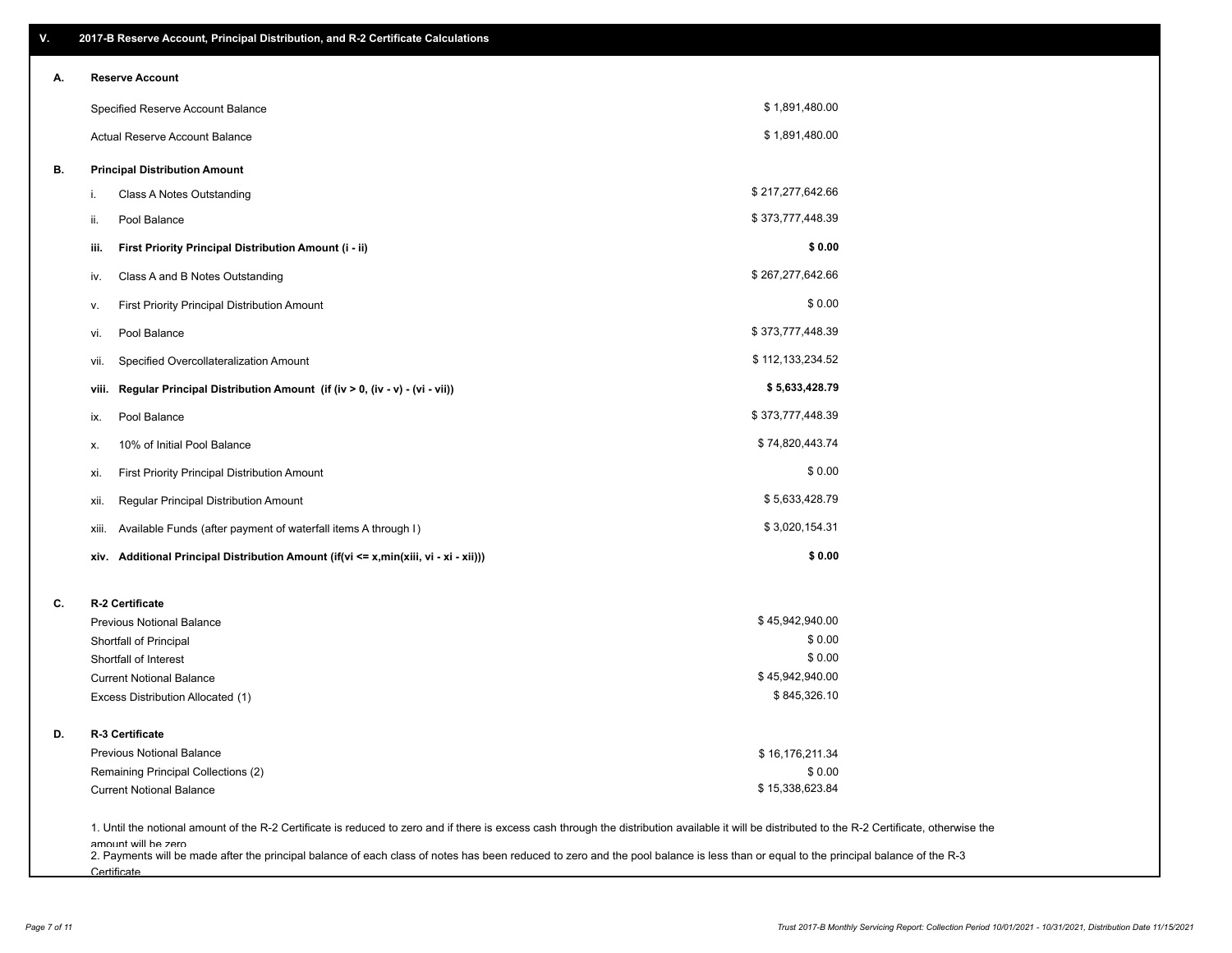|                                                         | Paid           | <b>Funds Balance</b> |
|---------------------------------------------------------|----------------|----------------------|
| <b>Total Available Funds</b>                            |                | \$9,454,844.14       |
| <b>Trustee Fees</b><br>A                                | \$0.00         | \$9,454,844.14       |
| В<br><b>Servicing Fees</b>                              | \$243,111.45   | \$9,211,732.69       |
| C<br>i. Administration Fees                             | \$8,333.00     | \$9,203,399.69       |
| ii. Unreimbursed Administrator Advances plus any Unpaid | \$10,000.00    | \$9,193,399.69       |
| D<br>Class A Noteholders Interest Distribution Amount   | \$393,983.26   | \$8,799,416.43       |
| Е<br>First Priority Principal Payment                   | \$0.00         | \$8,799,416.43       |
| Class B Noteholders Interest Distribution Amount<br>F.  | \$145,833.33   | \$8,653,583.10       |
| G<br><b>Reinstatement Reserve Account</b>               | \$0.00         | \$8,653,583.10       |
| H<br>Regular Principal Distribution                     | \$5,633,428.79 | \$3,020,154.31       |
| <b>Carryover Servicing Fees</b>                         | \$0.00         | \$3,020,154.31       |
| Additional Principal Distribution Amount<br>J           | \$0.00         | \$3,020,154.31       |
| Κ<br>Unpaid Expenses of Trustee                         | \$0.00         | \$3,020,154.31       |
| Unpaid Expenses of Administrator<br>L                   | \$0.00         | \$3,020,154.31       |
| M<br>i. Remaining Funds to the R-1 Certificateholder(s) | \$2,174,828.21 | \$845,326.10         |
| ii. Remaining Funds to the R-2 Certificateholder(s)     | \$845,326.10   | \$0.00               |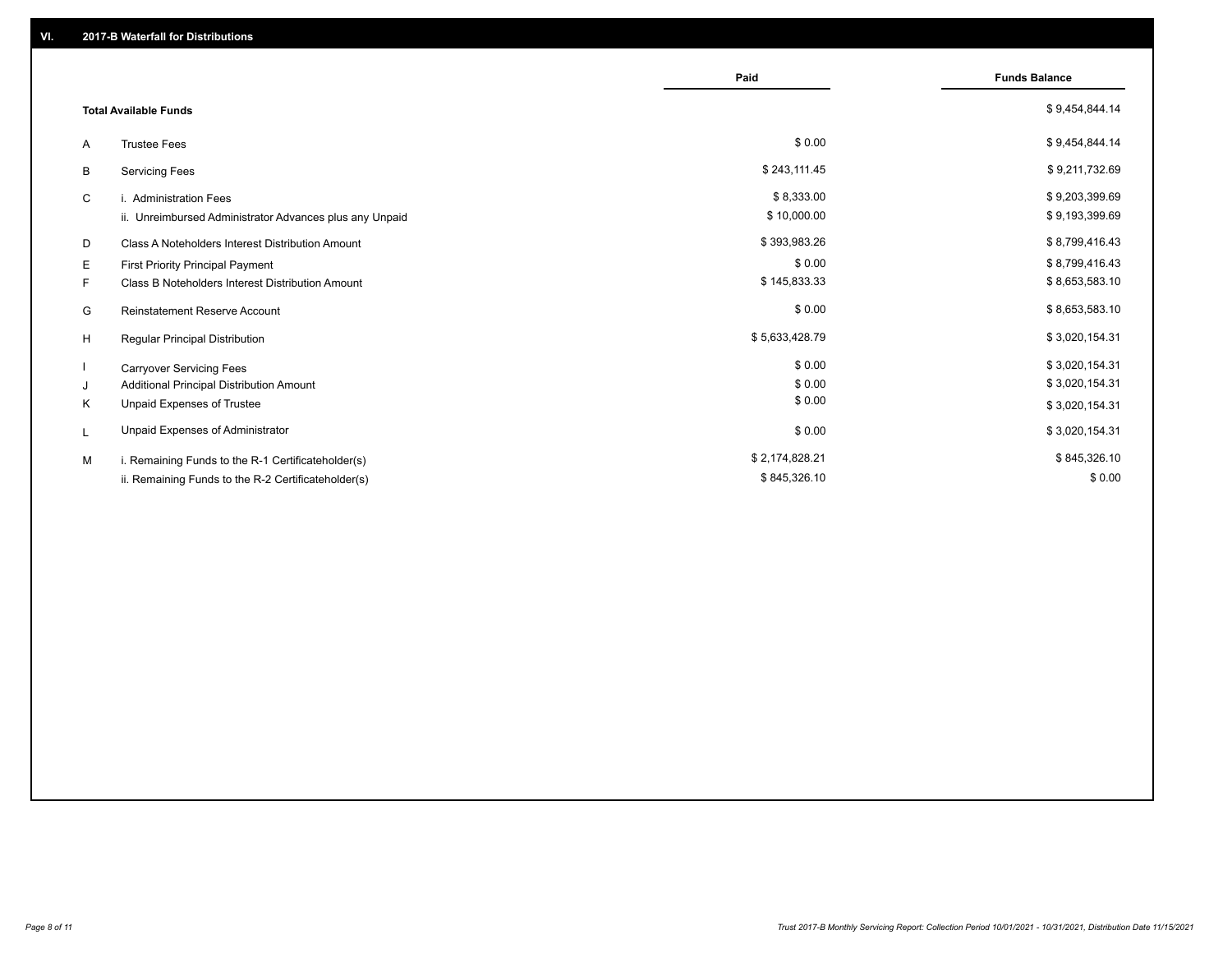| <b>Distribution Amounts</b>                                |                         |                         |                         |
|------------------------------------------------------------|-------------------------|-------------------------|-------------------------|
|                                                            | A2A                     | A <sub>2</sub> B        | в                       |
| Cusip/Isin                                                 | 83189DAB6               | 83189DAC4               | 83189DAD2               |
| <b>Beginning Balance</b>                                   | \$145,576,020.58        | \$71,701,622.08         | \$50,000,000.00         |
| Index                                                      | <b>FIXED</b>            | <b>LIBOR</b>            | <b>FIXED</b>            |
| Spread/Fixed Rate                                          | 2.82%                   | 0.75%                   | 3.50%                   |
| Record Date (Days Prior to Distribution)                   | 1 NEW YORK BUSINESS DAY | 1 NEW YORK BUSINESS DAY | 1 NEW YORK BUSINESS DAY |
| Accrual Period Begin                                       | 10/15/2021              | 10/15/2021              | 10/15/2021              |
| <b>Accrual Period End</b>                                  | 11/15/2021              | 11/15/2021              | 11/15/2021              |
| <b>Daycount Fraction</b>                                   | 0.08333333              | 0.08611111              | 0.08333333              |
| Interest Rate*                                             | 2.82000%                | 0.84025%                | 3.50000%                |
| <b>Accrued Interest Factor</b>                             | 0.002350000             | 0.000723549             | 0.002916667             |
| <b>Current Interest Due</b>                                | \$342,103.65            | \$51,879.61             | \$145,833.33            |
| Interest Shortfall from Prior Period Plus Accrued Interest | $\mathcal{S}$ -         | $\frac{1}{2}$ -         | $\frac{1}{2}$           |
| <b>Total Interest Due</b>                                  | \$342,103.65            | \$51,879.61             | \$145,833.33            |
| <b>Interest Paid</b>                                       | \$342,103.65            | \$51,879.61             | \$145,833.33            |
| <b>Interest Shortfall</b>                                  | $$ -$                   | $\mathsf{\$}$ -         | $$ -$                   |
| <b>Principal Paid</b>                                      | \$3,774,397.29          | \$1,859,031.50          | $$ -$                   |
| <b>Ending Principal Balance</b>                            | \$141,801,623.29        | \$69,842,590.58         | \$50,000,000.00         |
| Paydown Factor                                             | 0.014083572             | 0.014083572             | 0.000000000             |
| <b>Ending Balance Factor</b>                               | 0.529110535             | 0.529110535             | 1.000000000             |

\* Pay rates for Current Distribution. For the interest rates applicable to the next distribution date, please see https://www.salliemae.com/about/investors/data/SMBabrate.txt.

**VII. 2017-B Distributions**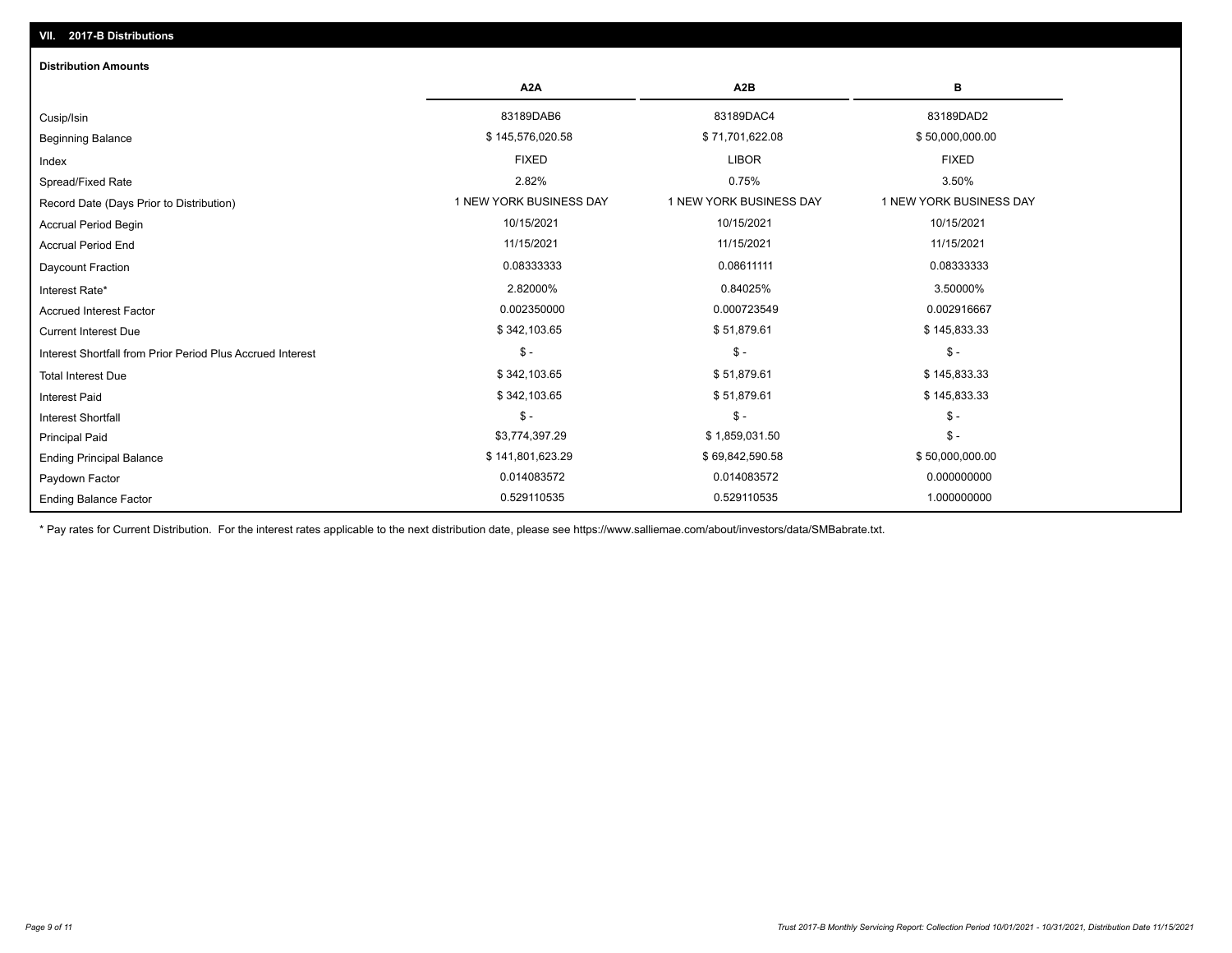## **Since Issued Total CPR**

$$
\text{total cPR} = 1 - \left(\frac{APB}{PPB}\right)^{\left(\frac{12}{MSC}\right)}
$$

APB = Actual period-end Pool Balance PPB = Projected period-end Pool Balance assuming no prepayments and no defaults Pool Balance = Sum(Principal Balance + Interest Accrued to Capitalize Balance) MSC = Months Since Cut-Off

I J Ι

## **Since-Issued Total Constant Prepayment Rate (CPR)**

Since-Issued Total CPR measures prepayments, both voluntary and involuntary, for a trust student loan pool over the life of a transaction. For each trust distribution, the actual month-end pool balance is compared against a month-end pool balance originally projected at issuance assuming no prepayments and defaults. For purposes of Since- Issued Total CPR calculations, projected period end pool balance assumes in-school status loans have up to a six month grace period before moving to repayment, grace status loans remain in grace status until their status end date and then to move to full principal and interest repayment, loans subject to interim interest or fixed payments during their in-school and grace period continue paying interim interest or fixed payments until full